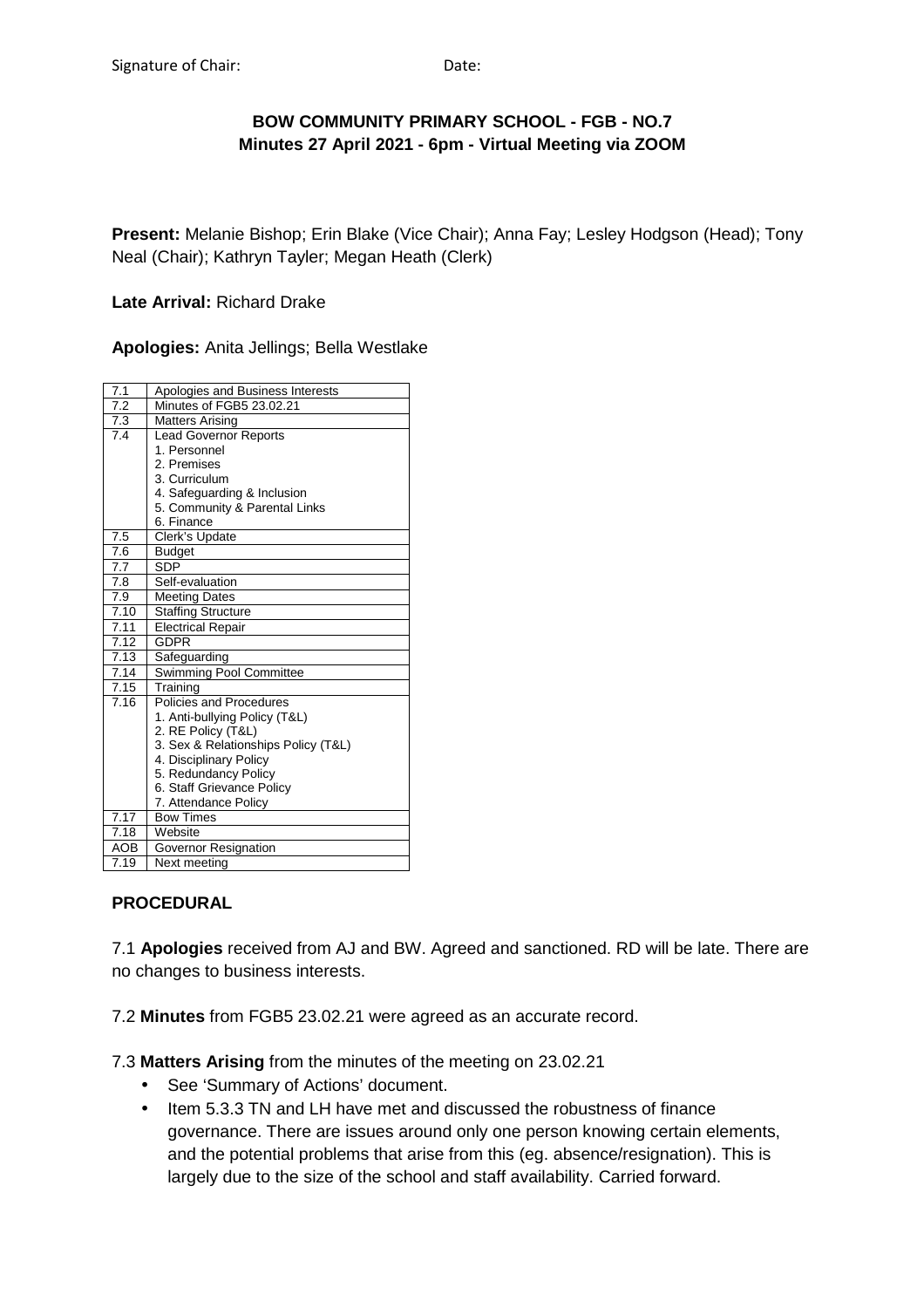- Item 4.12.1 There has been no contact from AJ and BW. MH to remind them.
- Item 5.3 This item is complete.
- Item 5.12 EB has made a start but would like school to settle (post COVID closure) before completion. EB would also like to research what other schools have asked.

# **ACTION: MH to remind AJ and BW of their task.**

# 7.4 **Lead Governor Reports**

# 7.4.1 **Personnel - MB**

- Personnel report circulated prior to meeting.
- MB now meets with LH termly. Discussions include concerns; trends; policies; etc. MB suggested that she could occasionally meet with AF to free up some of LH's time, and to also get a different perspective, on certain items. AF agreed.
- There is a new 1:1 TA. She is SEND trained and her experience will be beneficial to the school.
- MB met a new member of staff via ZOOM. The staff member spoke very highly of their experience and support so far.
- The SDP links with the mental health and wellbeing of staff.
- All the key actions of the SDP are ongoing.
- Some budget has been allocated for wellbeing.
- Governors asked about the wellbeing information being sent to staff and whether it needs condensing, due to there being so much of it.
	- o LH explained how she is putting it all out there, and how staff cannot be forced to use it. If they need it they will use it.
	- o Staff were very positive about a mental health professional who visited the school to work with the children earlier in the year and have been able to utilise some of her techniques.
- Governors asked if there is budget allocated specifically for staff wellbeing.
	- o LH explained how a majority of the support information she has shared is free. Staff have been accessing different elements, that are relevant to them.
- A draft wellbeing policy was circulated. However, staff have written their own wellbeing policy. Governors recognised the importance of staff owning their own policy.
- The staff written policy references the governor role, however this has not been disclosed directly to governors.
- Governors asked that they are made aware of any reference to them in future policies.
- Governors noted the main difference between the staff written policy and the circulated draft is that the draft references specific places where help can be sought.
- Governors asked if references to specific places to seek help should be added to the staff written policy.
	- $\circ$  LH explained how the draft policy was for a school with more staff, where staff are likely to feel more isolated, due to COVID restrictions, than BCPS.
	- o Staff in BCPS do not feel isolated and support each other effectively. The emails containing mental health support circulated by LH have been useful.
	- o LH explained how staff will inform her if they have any mental health concerns about a colleague.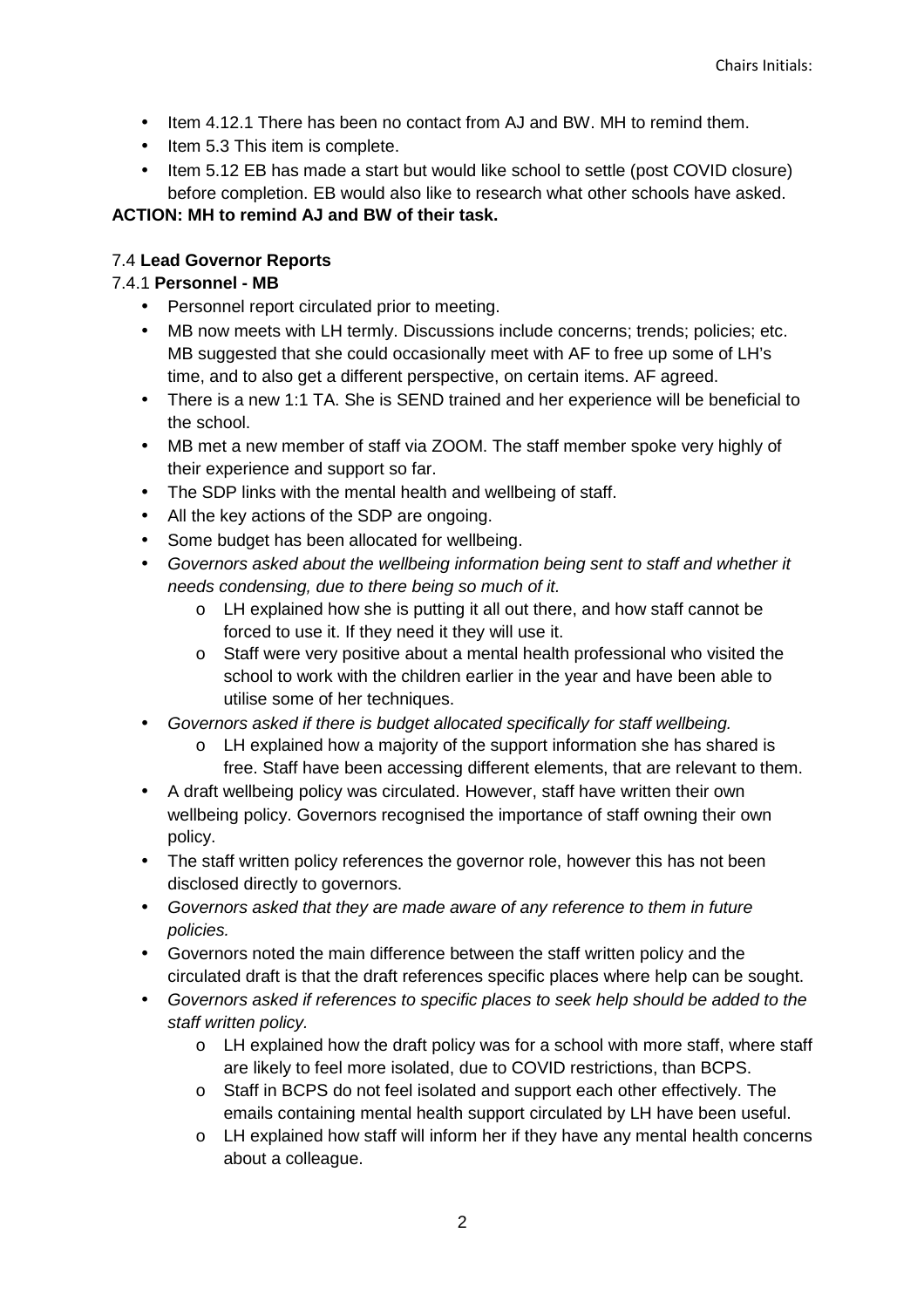- Governors asked if there were any concerns about new members of staff fitting into the team and receiving the same levels of support.
	- o LH explained how she is not sure, however it is unlikely that a new staff member would be struggling straight away.
	- o Governors were reminded how MBs ZOOM meeting with a new staff member concluded that they were highly supported.
- The idea of a Wellbeing Lead Governor has been recommended for discussion by Babcock. A potential Terms of Reference (TOR) for this position has been circulated. This covers: staff mental health; staff support; training; and policy.
- Having a wellbeing governor demonstrates that we are taking this issue seriously.
- The TOR will need to be incorporated into next year's annual cycle.
- MB is willing to take on this role to pair with her personnel role.

RD joined the meeting. Governors updated RD on the Wellbeing TOR.

- Wellbeing Lead Governor TOR
	- o Proposed by EB. Seconded by KT. Agreed by ALL.

# 7.4.2 **Premises - RD**

- The quinquennial survey report has been published. Costings have been provided and this needs combining with the Asset Management Plan.
- The health and safety audit was carried out today. The report will follow. The inspector suggested there were no major issues.
- The surveyor had a lot of out of date information. He focussed on the electrical and mechanical elements rather than a full review of the school fabric.
- Some suggestions will not be practical to uphold due to funds being prioritised elsewhere (eg. replacing the lino in the ladies toilet is not a priority)
- RD is booked to attend Health and Safety governor training.

# **ACTION: RD to combine costings on quinquennial survey with Asset Management Plan.**

# 7.4.3 **Curriculum - AJ/BW**

• Both AJ and BW are absent.

# 7.4.4 **Safeguarding & Inclusion - KT**

- The Governance Briefing on 02/03/21 was very helpful and touched on safeguarding.
- The importance of the school website was emphasised as this is a 'shop window' for Ofsted. KT reviewed the safeguarding area of our website and it appears strong, however it would be appreciated if governors could double check to ensure compliance.
- Governance Today would like stories of 'best practice' to share.
- All governors were recommended to look at the safeguarding Q Cards on the Babcock website.
- The importance of school attendance record was discussed at the briefing. This links to safeguarding. Staff were praised for our good attendance rates, when compared to the Devon average.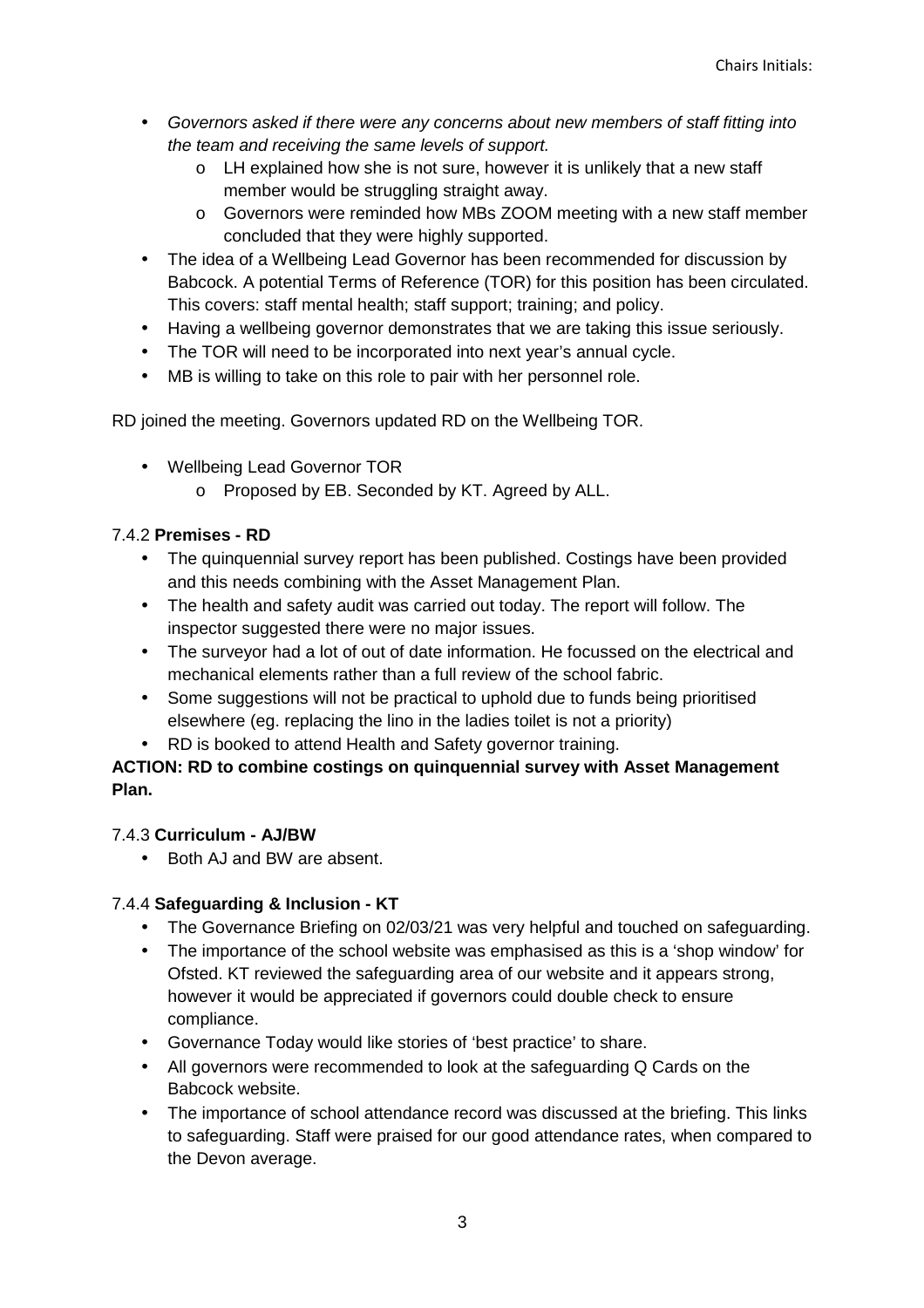- Complaints guidance was covered in the briefing. Governors confirmed that a governor not linked to our school would attend a second (appeals) committee hearing, but not the initial first committee hearing.
- KT and LH attended Safer Recruitment Refresher training. There was not much new material. They reinforced to need to be vigilant and the link to school policies.
- Maintaining the Single Central Record (SCR) is important. KT visited the school on 19.03.21 to review the SCR and sign the relevant documents. There were no issues to raise.
- It was established that recruitment paperwork is kept on file for 12 months. Interviewer's names will be noted at the top of the paperwork, as evidence that at least 2 people have carried out the interviews.
- KT would like to attend school to carry out a safeguarding and SEND learning walk.

**ACTION: 1. ALL governors to check safeguarding pages of the school website and email any concerns of issues to KT.** 

### **2. KT to arrange a safeguarding and SEND learning walk.**

### 7.4.5 **Community & Parental Links - EB**

- There are concerns around the strength of FOBS (Friends of Bow School). Numbers are declining and current members appear unmotivated. Fundraising during COVID is difficult. Some members are unwilling to think of alternative fund raising ideas. Parents are also not supporting ideas being carried out (the Easter trail had a poor turnout). Governors need to be aware that any additional funding streams from FOBS will be unreliable.
- It was noted how parents' personal struggles are not always known, and this could be a reason for the lack of motivation from some members. The school, in conjunction with FOBS, is planning a 'sponsored mile' event.
- Bow Bears Pre-school have had a piece of land allocated for them to build their own premises. It will mean they will be able to provide care from ages 2 up and could provide before and after school clubs. If the school got involved there could be many benefits, including appealing to working parents. This project is in the very early stages.

#### 7.4.6 **Finance - TN**

• This will be covered under item 7.6.

## 7.5 **Clerk's Update**

- Governors were reminded to send training certificates or proof of attendance to MH. This could be a simple email with a sentence summarising what they learned. MH will send individual reminders to governors.
- The policy folders in the office have been updated. The No-Smoking Policy in the folder is newer than the copy MH holds electronically. It contains newer dates but the content is the same. This policy has not had any changes made to it for a long time, therefore this is not an issue.
- MH will continue with the catch-up filing tomorrow.
- MH explained how she will note actions she is aware of as complete, rather than ask for an update, from now on. If governors have any further comments they can bring this up during the meeting.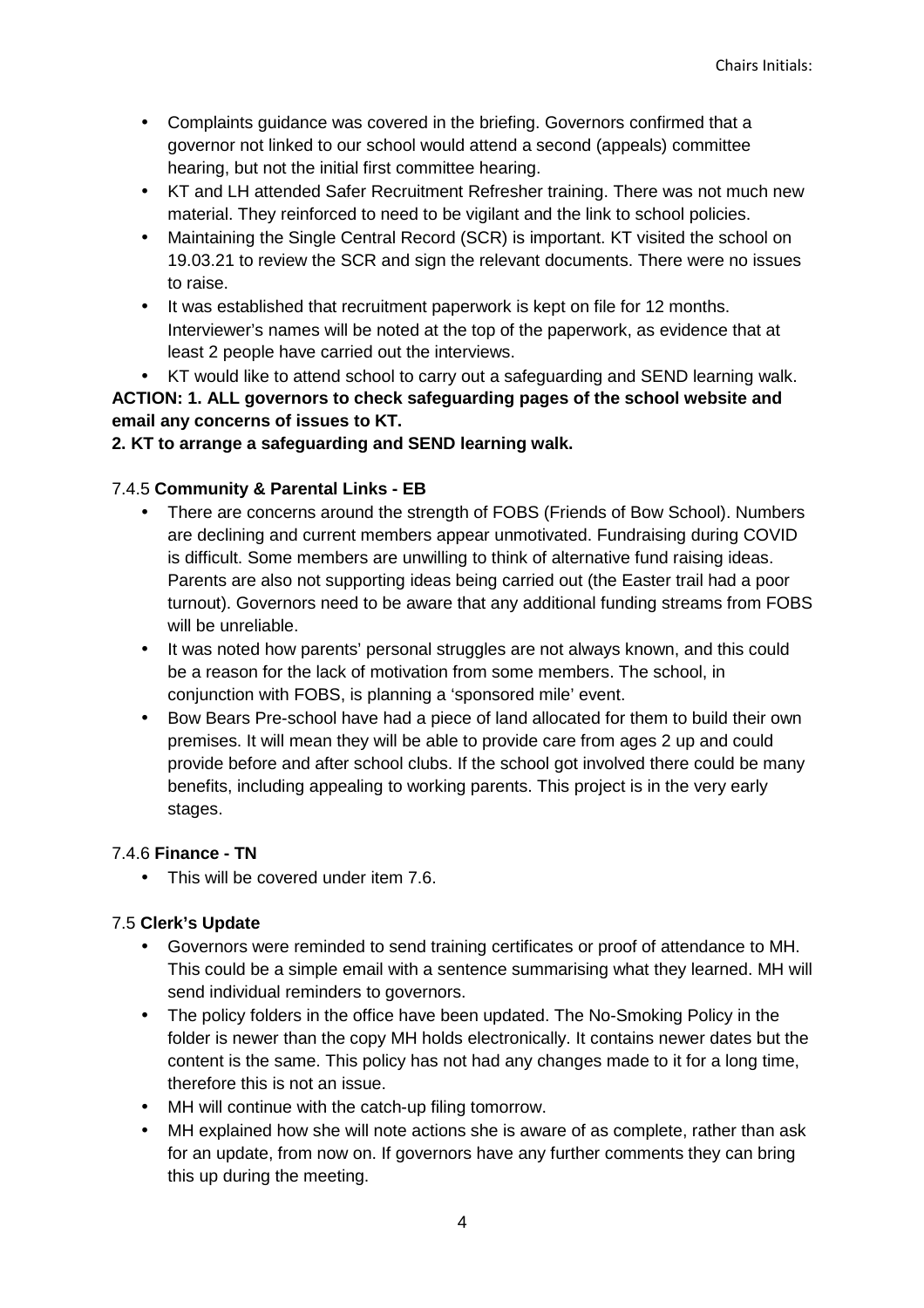- The Development for Clerks Course
	- o The title for MHs school based project is "To support the governing body of Bow Community Primary School by researching alternative leadership options for the school and the associated advantages and disadvantages".
	- o Part of the plan for this project is to email governors monthly mini-reports ensuring governors are aware of the current position of BCPS, in order to make informed decisions.
	- o MH has her first mentor call next week so the project plan and title may alter slightly.
	- o A delegation activity flagged the need for a FGB TOR. MH will write this and edit with TNs support over the summer.
	- $\circ$  'Conflicts of Interest' is an item that should be on every agenda. The idea being that governors declare if they have any personal conflicts of interest with any item and they potentially leave the meeting for that item. This will be added under item 1 with apologies and business interests.

### **ACTION: MH to send governor training evidence reminders to all relevant governors.**

## **STRATEGIC PLANNING**

### 7.6 **Budget**

- The summary forecast is over 5 years.
- The budget ended up better than anticipated, with years 1, 2 and 3 balancing. Years 4 and 5 are currently in deficit. Years 4 and 5 are not causing concern due to the fact that the income is not inflated and pupil numbers are currently unknown.
- The benchmarking highlights that the driver of our high staffing cost is our high percentage of SEND pupils. Our EHCP share is 8%, which is double County average. This is taking £40-50K per year out of our budget, which is a large overbalance for a small school. The benchmarking supports our budget claim and it highlights that in every other area we are average. Reducing our budget would involve reducing EHCP pupil numbers. It is more cost effective for County to support EHCP pupils through mainstream schools.
- An email was circulated around governors encouraging them to question and challenge the budget. This note will be filed with FGB minutes to record the budget related questions raised.
- Staff costs should not go above 78% and ours are at 80%. Without extra funding this will start to impact other children's education.
- Staff are frugal as they are aware of the budget situation.
- The carry forward has been aided by the reduced costs during the COVID closures.
- COVID handwashing regimes have reduced levels of illness within the school.
- Governors asked if handwashing routines will be maintained post-COVID to keep the illness levels low.
	- o LH explained how they will and it has vastly improved attendance. Although they will be scaled down slightly.
- Budget approval
	- o Proposed by TN. Seconded by MB. Agreed by ALL.

7.7 **SDP**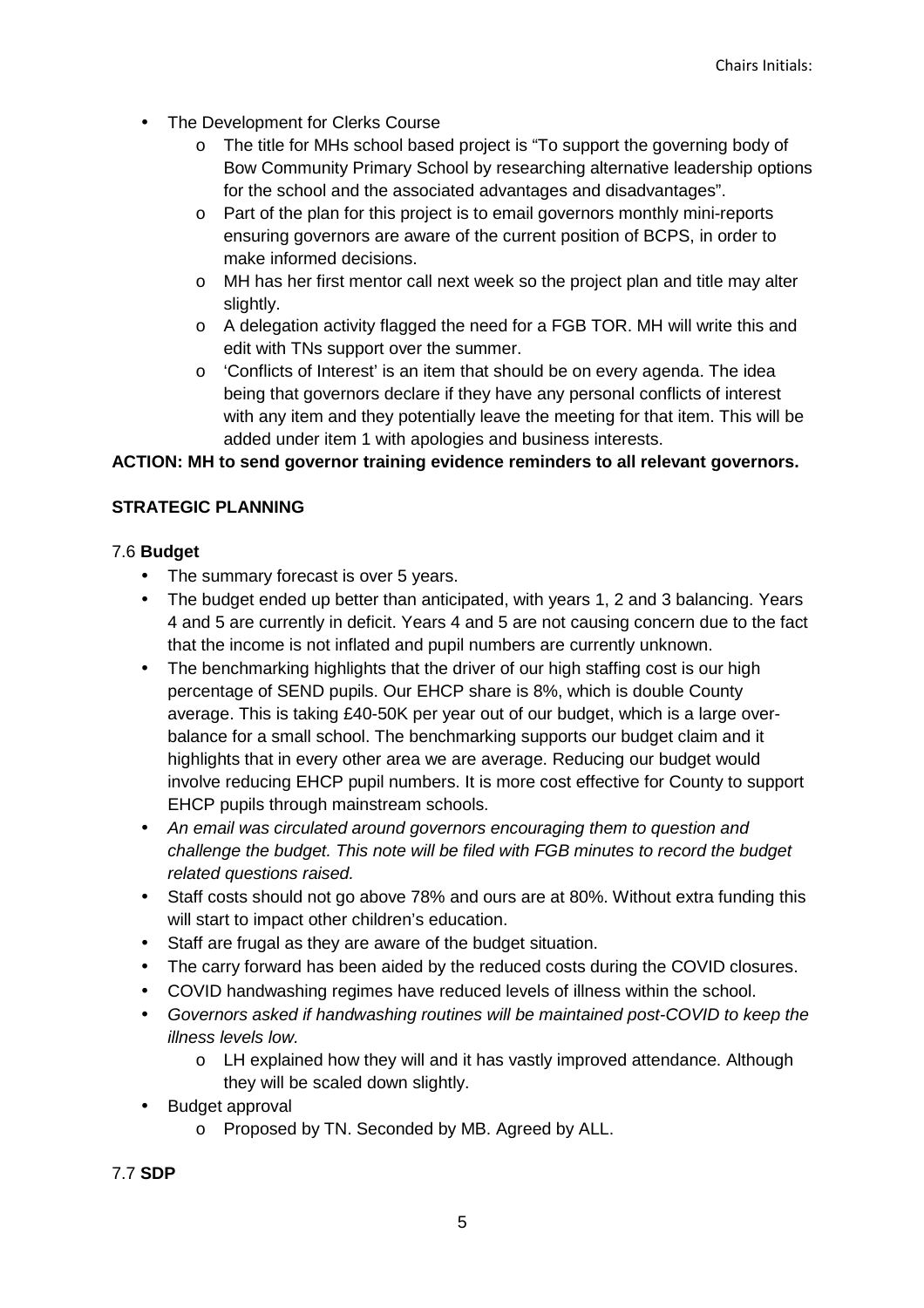- Governors asked if an update of the catch-up programme will be provided at T&L3.
	- o LH explained that it will. Each day the catch-up has a different focus.
- Governors asked why the training is on hold (under Quality of Education) and what the impact of this has been.
	- o LH explained that the maths mastery has not been possible during remote learning. The method relies on pupils being together. Now pupils have returned, it is being filtered back through the classes.
	- o The maths mastery lead teacher's training has been postponed.
	- $\circ$  Governors asked if LH is confident that this will be caught up by the end of the academic year.
		- **EXECT** LH explained how it will not be. The training still needs rescheduling. This will be carried forward to next year.
- Governors asked how the embedding of RSHE is developing.
	- $\circ$  LH explained how it was started by the lead teacher at the beginning of this year, then carried on by a supply teacher during the lead teacher's long-term absence. The gaps are being filled in now that the lead teacher is back in school.
	- o First aid has not been covered in RSHE, ideas are being looked at.
	- o RSHE will be embedded over the next year.
- Governors asked about the timescale for the work on the MUGA.
	- o LH explained how the groundworks were scheduled to take place over Easter but had to be postponed due to the company being unable to source the equipment and materials needed for current jobs during lockdown, which then meant that those early works were postponed, having a knock-on effect as to the date that ours would go ahead.
	- $\circ$  The groundworks are now due to take place during the summer holiday. The resurfacing will take place in summer 2022.
	- $\circ$  Governors asked if the struggle to get quotes mentioned at a prior meeting was for this resurfacing work.
		- LH explained that the struggle to get quotes was for the groundworks. Quotes for the resurfacing work have not been gathered yet.
- Governors asked when the new SDP would be ready.
	- $\circ$  LH explained that it will be ready in the Autumn term. It will be with staff, to amend, next half term. However, this coincides with report writing, and LH wants to keep pressure to a minimum. The SDP will be ready in October, however drafts can be shared earlier.
- Governors stated how they would appreciate receiving a draft SDP sooner than October.

## 7.8 **Self-evaluation**

- TN circulated answers to the questions and asked for any comments.
- It is encouraging to see how many of the points raised are already covered.
- Concerns include:
	- o analysing the chairs performance we do not currently do this. Governors were asked to think about how we could do this.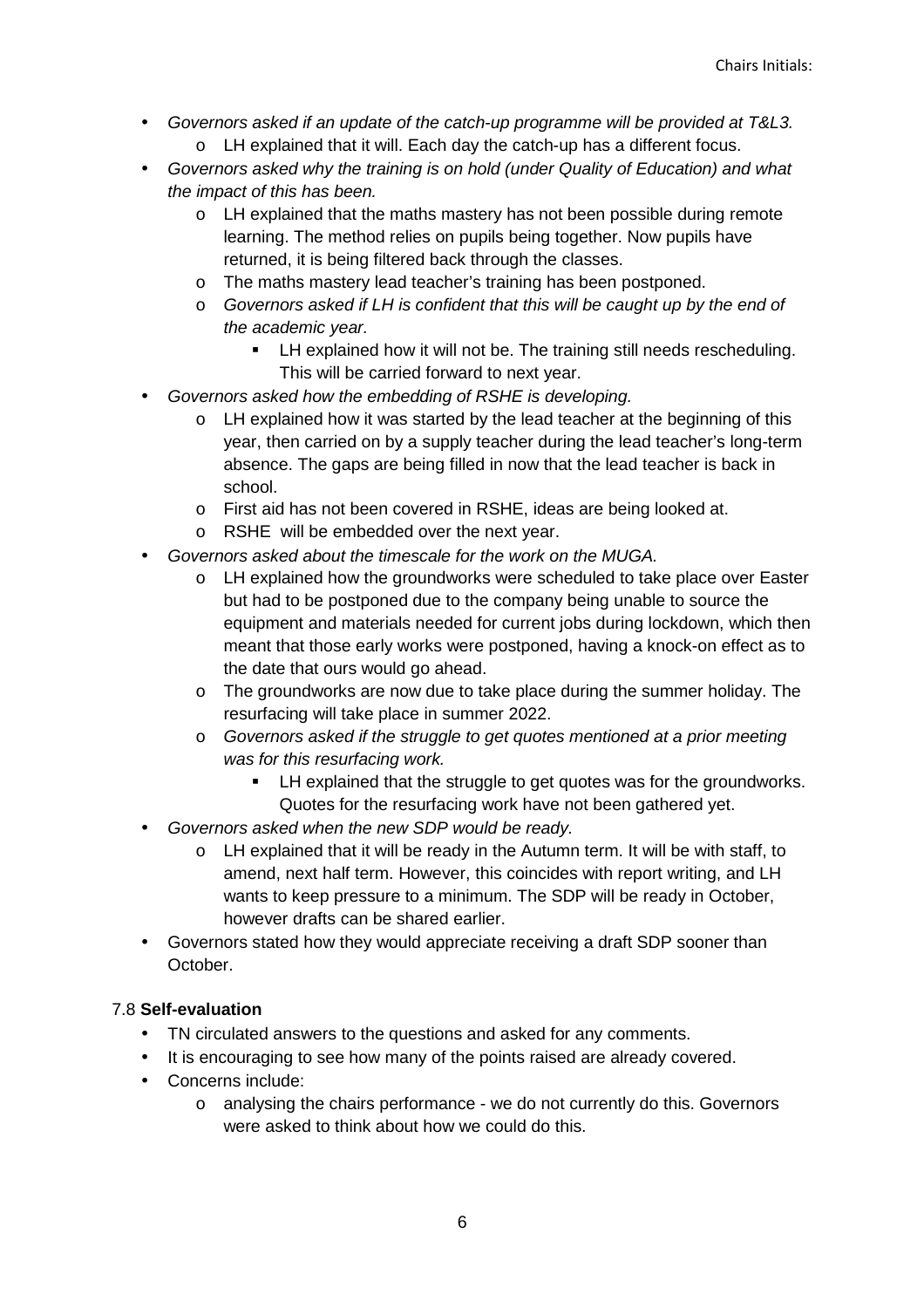- o supporting individual governors the term appraisal is used but it was noted how this is not appropriate to use on volunteers. The idea of an annual catchup with the chair was tabled.
- o succession planning this is difficult with a small board. TN will bring a proposal to FGB8.
- Ideas, thoughts and questions were encouraged and governors were asked to direct them to TN.
- The importance of the handover process was discussed. A governor described a term-long handover and how helpful this was.

### **ACTION: TN to bring a succession planning proposal to FGB8.**

### 7.9 **Meeting Dates**

- These will be discussed and proposed in June.
- The clerk asked if we are keeping the 2 'empty' FGBs in the cycle. Governors explained that we are due to the increasing size of the agendas. It gives us the option to spread items over more than one meeting.

### **ACTION: LH and TN to set dates for next year's meetings.**

### 7.10 **Staffing Structure**

- Governors can only ratify, but ultimately it is LHs decision as an operational matter.
- Potential new pupils with EHCPs could necessitate recruiting more 1:1 TA's.
- There is a lack of general TA's. There is one in Foxcubs and one in Otters. All other TAs are 1:1.
- Currently, there is no change to the staffing structure.

## 7.11 **Electrical Repair**

- An email was circulated to all governors detailing an electrical fault and a quote for the repairs. Offline governor approval was sought. All governors agreed via email.
- The school could not find 3 quotes as required. This was explained to governors in the email. This is an ongoing issue in all areas. COVID is partly to blame.
- The electrical repair was officially approved by ALL.

## **STATUTORY REPORTING AND ACCOUNTABILITY**

#### 7.12 **GDPR**

- The school continues to be compliant.
- All GDPR policies were updated in the Spring term.
- There have been no flags or issues from the Data Protection Officer (DPO).
- There is GDPR training for all school staff tomorrow.

#### 7.13 **Safeguarding**

• This was covered in item 7.4.4.

#### 7.14 **Swimming Pool Committee**

- The Swimming Pool Committee has met.
- 2021 opening proposal is ongoing.
- Qualified lifeguards are required and teacher training needs completing.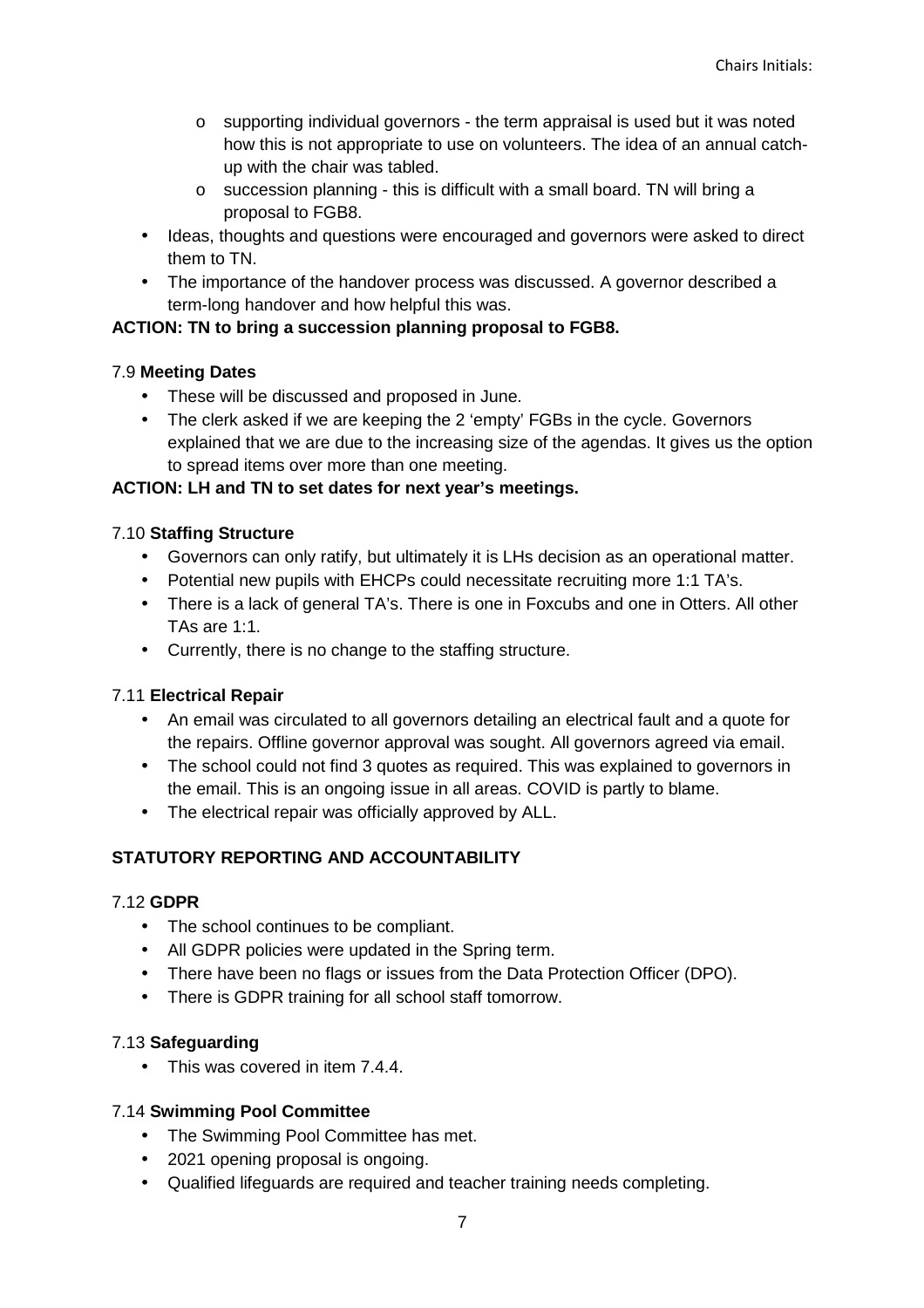- The COVID risk assessment needs updating to address the swimming pool reopening.
- Updates to the risk assessments and procedures have been discussed with the chair of the swimming pool committee. The swimming pool was last open in summer 2019.
- COSHH materials need logging and adding to the swimming pool risk assessment.
- The Lettings Policy needs updating to merge the swimming pool with the school premises. COVID rules will also need addressing.
- The insurance company stated that the pool was not covered during the summer holidays. However, DCC have stated that it will be covered if the Risk Assessment is approved. LH has this is writing.
- Chairs action will be used to approve the risk assessment if there are no appropriate governor meetings prior to the potential reopening date.
- The risk assessments get harder each year. We are one of the last schools in the area to still have a pool.
- It is hoped that all children will get to use the swimming pool before the end of the summer term.

# 7.15 **Training**

# 7.15.1 **Health and Safety Trained Governors**

- The health and safety audit flagged a lack of health and safety trained governors.
- The health and safety auditor stated that the health and safety governor needs to walk through the fire risk assessment. The auditor has offered to join him for this.
- RD is booked to attend Health and Safety Training.

# 7.15.2 **Training Activities**

- Governors were again reminded about sending certificates to MH.
- Governors were informed of the array of training available online. The Babcock Governor Briefings were recommended. Governors were also signposted to the Babcock Q Cards.
- It has been flagged that we need more governors trained to Safeguarding Level 3. KT has safeguarding level 3 and will need a refresher during the autumn term. EB has safeguarding level 2. Safeguarding level 3 used to be a 2 day course. The refresher was a virtual course over 2 mornings. It was agreed that EB will upgrade to Level 3. MB offered to do Safeguarding level 3 if EB cannot.
- BW has attended her Induction for New Governor Training.
- MB attended Governing HR in Your Setting; and Governing the Finances.
- MH is to attend GDPR update training tomorrow.

## 7.16 **Policies and Procedures**

# 7.16.1 **Anti-bullying Policy (T&L)**

• There are no changes to this policy.

## 7.16.2 **RE Policy (T&L)**

- Governors asked if the teachers are all ready and aware of the new policy.
	- o LH explained how it has been through staff meetings and has been fitted into the annual plan.